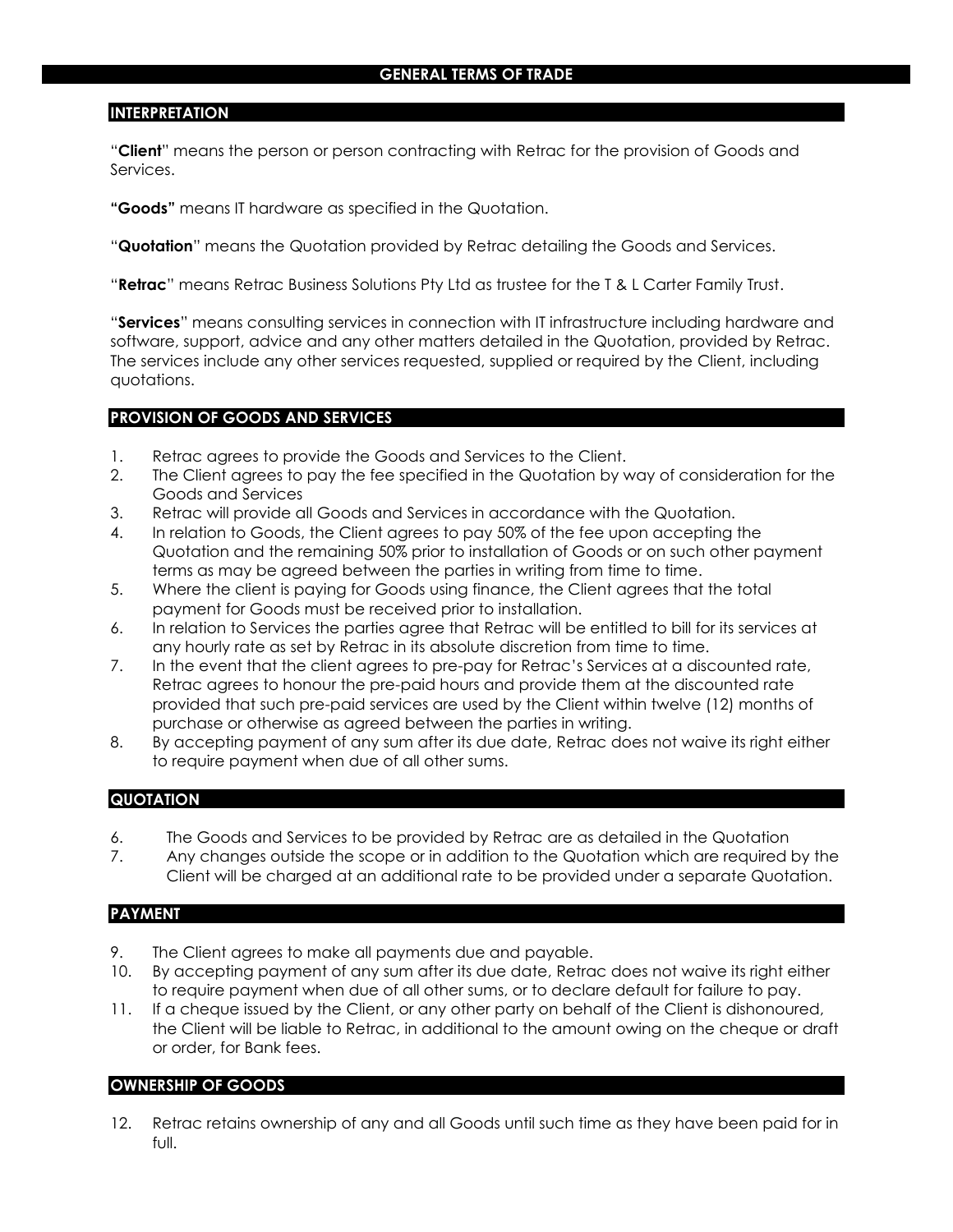13. In the event that the Client fails or refuses to pay in full, the client hereby grants Retrac the right upon reasonable notice in writing to enter their premises and seize any goods for which the Client has failed or refused to pay.

# **WARRANTY ON HARDWARE**

14. The Client acknowledges that all warranty claims in relation to hardware must be made from the manufacturer of the hardware. Retrac will not be in any way liable for warranty claims in relation to hardware.

### **RETURNS POLICY**

15. The Client acknowledges that upon confirmation of their order, Retrac will acquire the Goods in accordance with the quotation on their behalf. The Goods are acquired on the basis that they cannot be returned under any circumstances except in the case of faults claimed under warranty from the manufacturer.

# **DEFAULT**

- 16. The Agreement will be in default if: As the Client:
	- You do not pay Retrac when monies under this Agreement are due;
	- You make payment by a cheque which is subsequently dishonoured by your Bank on "due presentation."
- 17. Retrac may send the Client a default notice if either party is in default under this Agreement. The notice will detail:
	- What the default is:
	- What the Client is required to do to correct the default;
	- That the Client has ten (10) business days to correct the situation causing the default.
- 18. If the Client does not comply with Retrac's default notice the Client becomes liable to pay Retrac immediately all monies, enforcement expenses, legal costs, agent's fees, and interest.
- 19. If the Client fails to do anything that the Agreement requires them to do, Retrac may do it at the expense of the Client and add the expense to the Client's balance under this Agreement.

#### **ENFORCEMENT EXPENSES AND INTEREST**

- 20. In the event of a breach of this Agreement, Retrac may charge the Client enforcement expenses reasonably incurred by Retrac. Retrac may add these expenses to the Client's account. These expenses include, but are not limited to:
	- a. Interest at a rate of fifteen percent (15%) per annum, on unpaid balances. Such interest will be calculated daily and added to the account balance of the Client.
	- b. Administrative fees.
	- c. Costs, including commission of any debt recovery agency.
	- d. Legal Fees on a Solicitor-own client basis. Retrac is entitled to substantial, yet still reasonable legal or commercial agent fees.